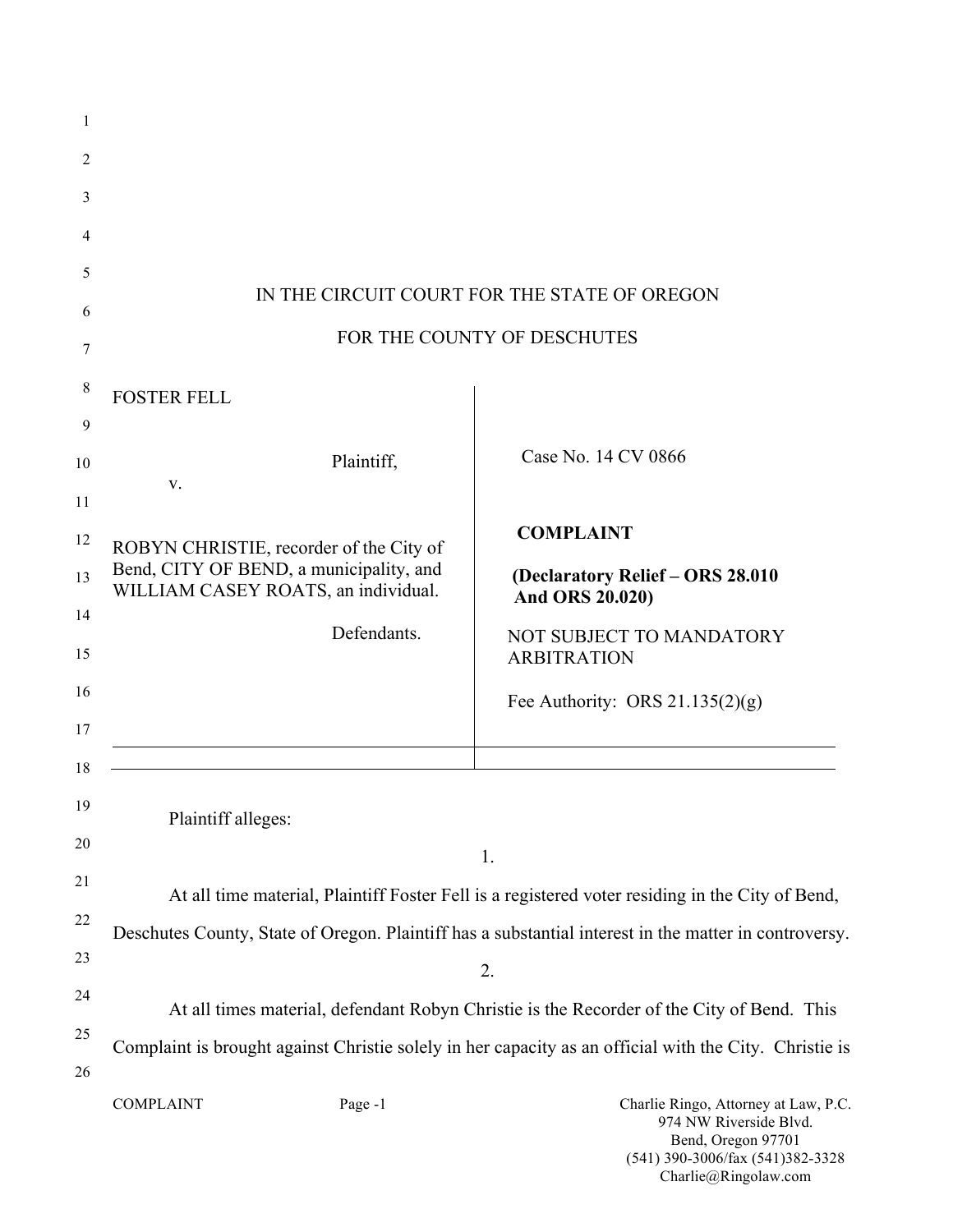| $\mathbf{1}$   | the chief election official of the City. Pursuant to ORS 254.565(2), following each general election                                                                                      |  |  |  |
|----------------|-------------------------------------------------------------------------------------------------------------------------------------------------------------------------------------------|--|--|--|
| $\overline{c}$ | Christie is required to prepare and deliver a certificate of election to each <i>qualified</i> candidate having                                                                           |  |  |  |
| 3              | the most votes.                                                                                                                                                                           |  |  |  |
| $\overline{4}$ | 3.                                                                                                                                                                                        |  |  |  |
| 5              | The City of Bend (the "City") is a municipality organized under the laws of the state of                                                                                                  |  |  |  |
| 6              | Oregon, and is an interested party.                                                                                                                                                       |  |  |  |
| 7              | 4.                                                                                                                                                                                        |  |  |  |
| 8              | William Casey Roats ("Roats") was the candidate who received the most votes for Bend                                                                                                      |  |  |  |
| 9              | City Council, Position No. 6.                                                                                                                                                             |  |  |  |
| 10             | 5.                                                                                                                                                                                        |  |  |  |
| 11             | Jurisdiction lies in the State of Oregon. Venue is in Deschutes County.                                                                                                                   |  |  |  |
| 12             |                                                                                                                                                                                           |  |  |  |
| 13             | <b>FACTUAL BACKGROUND</b>                                                                                                                                                                 |  |  |  |
| 14             | 6.                                                                                                                                                                                        |  |  |  |
| 15             | Casey Roats was a candidate for Position No. 6 of the Bend City Council in the general                                                                                                    |  |  |  |
| 16             | election of November 4, 2012.                                                                                                                                                             |  |  |  |
| 17             | 7.                                                                                                                                                                                        |  |  |  |
| 18             | Pursuant to Chapter IV, Section 12(1) of the City of Bend Charter of 1995:                                                                                                                |  |  |  |
| 19             | A councilor shall be a qualified elector under the state constitution and shall have resided in                                                                                           |  |  |  |
| 20             | the city during the 12 months immediately before being elected or appointed to the office.<br>In this subsection, 'city' means area inside the city limits at the time of the election or |  |  |  |
| 21             | appointment.                                                                                                                                                                              |  |  |  |
| 22             | 8.                                                                                                                                                                                        |  |  |  |
| 23             | In September of 2013, Roats and his family had been living in a home he owned at 61047                                                                                                    |  |  |  |
| 24             | Borden Drive in Bend. In September or October of 2013, Roats and his family moved to his                                                                                                  |  |  |  |
| 25             | parents' house at 61788 Teal Road, which is outside of the Bend city limits.                                                                                                              |  |  |  |
| 26             | $\frac{1}{2}$                                                                                                                                                                             |  |  |  |
|                | <b>COMPLAINT</b><br>Page -2<br>Charlie Ringo, Attorney at Law, P.C.<br>974 NW Riverside Blvd.                                                                                             |  |  |  |

Bend, Oregon 97701 (541) 390-3006/fax (541)382-3328 Charlie@Ringolaw.com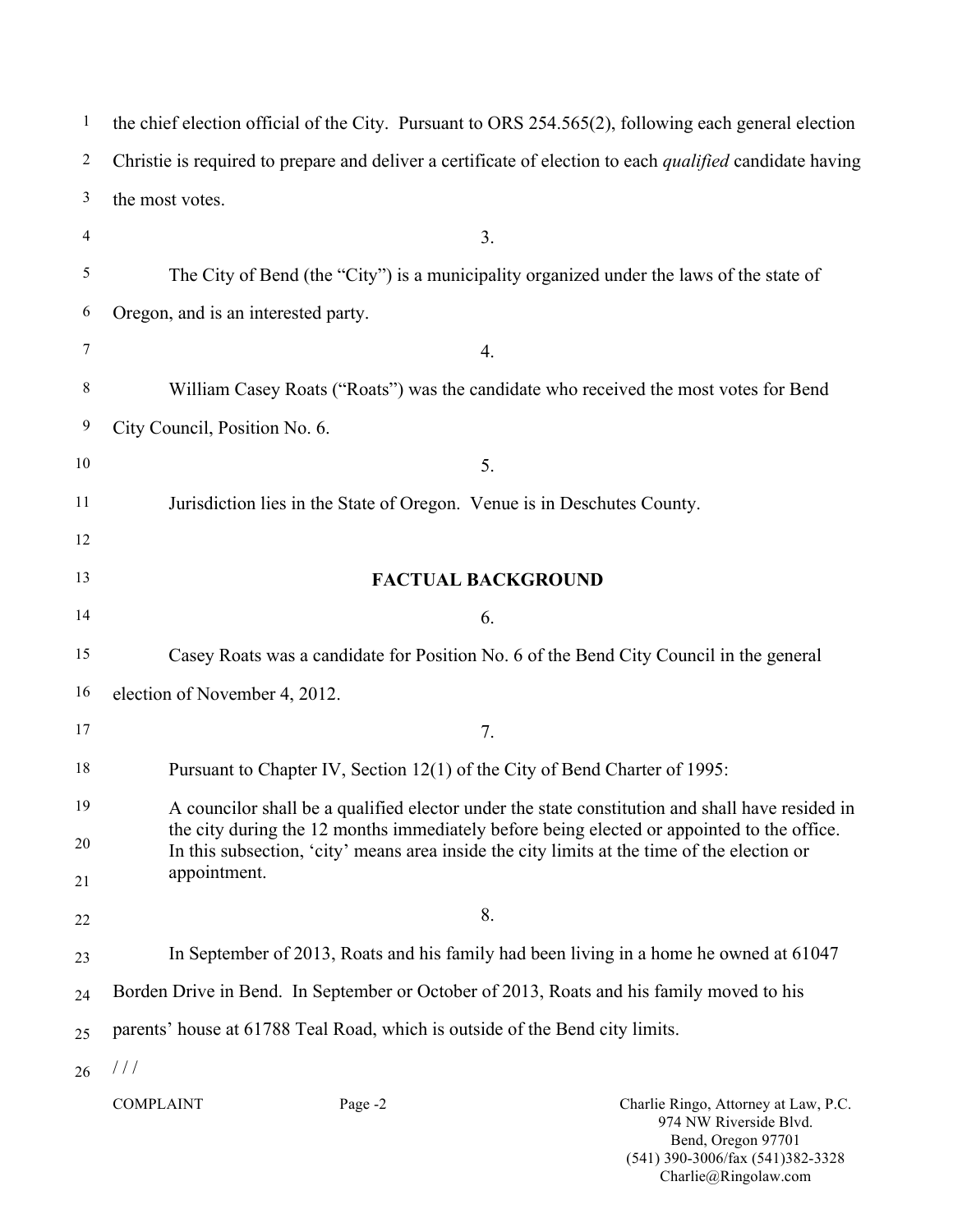| 1              | 9.                                                                                                 |  |  |  |  |
|----------------|----------------------------------------------------------------------------------------------------|--|--|--|--|
| $\overline{2}$ | On November 19, 2013, Roats changed his voter registration from 61047 Borden Drive to              |  |  |  |  |
| 3              | 61147 Hamilton Lane, in Bend. This was his place of business, not his residence. This voter        |  |  |  |  |
| 4              | registration card submitted by Roats was not accurate.                                             |  |  |  |  |
| 5              | 10.                                                                                                |  |  |  |  |
| 6              | On June 19, 2014, Roats submitted a Candidate Filing for his candidacy for a seat on the           |  |  |  |  |
| 7              | Bend City Council. Roats stated that his residence was at 61200 Brookswood Blvd. This house        |  |  |  |  |
| $\,$ 8 $\,$    | was under construction and not suitable for habitation. The final inspection permitting occupancy  |  |  |  |  |
| 9<br>10        | was not issued until October 3, 2014.                                                              |  |  |  |  |
| 11             |                                                                                                    |  |  |  |  |
| 12             | 11.                                                                                                |  |  |  |  |
|                | On June 30, 2014, Roats changed his voter registration to 61200 Brookswood Blvd. As                |  |  |  |  |
| 13             | stated above, this was a house under construction, not his residence. This voter registration card |  |  |  |  |
| 14             | submitted by Roats was not accurate.                                                               |  |  |  |  |
| 15             | <b>FAILURE TO BE A "QUALIFIED ELECTOR"</b>                                                         |  |  |  |  |
| 16             |                                                                                                    |  |  |  |  |
| 17             | 12.                                                                                                |  |  |  |  |
| 18             | "Elector' means an individual qualified to vote under section 2, Article II, Oregon                |  |  |  |  |
| 19             | Constitution." ORS 247.002(1).                                                                     |  |  |  |  |
| $20\,$         | Under the Oregon Constitution, one of the requirements for being an elector is that the            |  |  |  |  |
| 21             | person "[i]s registered not less than 20 calendar days immediately preceding any election in the   |  |  |  |  |
| 22             | manner provided by law." Oregon Constitution, Article II, Section $2(1)(c)(bold added)$ .          |  |  |  |  |
| 23             | A person is qualified to vote in "a political subdivision of this state only if the person is an   |  |  |  |  |
| 24             |                                                                                                    |  |  |  |  |
| 25             | elector registered in the political subdivision." ORS 247.009                                      |  |  |  |  |
| 26             | Charlie Ringo, Attorney at Law, P.C.<br><b>COMPLAINT</b><br>Page -3                                |  |  |  |  |
|                | 974 NW Riverside Blvd.<br>Bend, Oregon 97701<br>(541) 390-3006/fax (541)382-3328                   |  |  |  |  |

Charlie@Ringolaw.com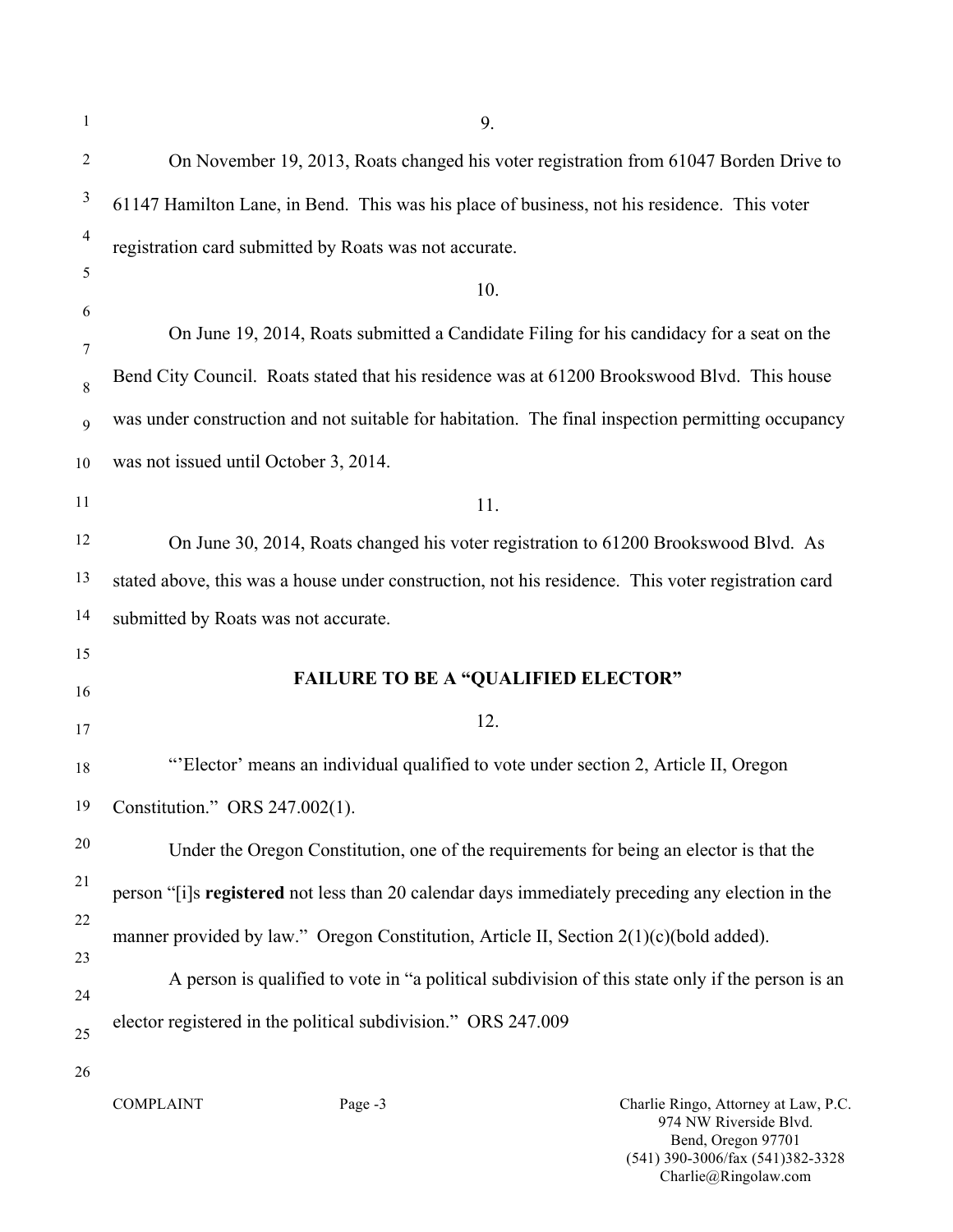| $\mathbf{1}$                                                                                     | "Registration of a qualified person occurs: (a) When a legible, <b>accurate</b> , and complete                                                                                                    |  |  |  |  |
|--------------------------------------------------------------------------------------------------|---------------------------------------------------------------------------------------------------------------------------------------------------------------------------------------------------|--|--|--|--|
| $\overline{2}$                                                                                   | registration card is received in the office of any county clerk, the office of the Secretary of State                                                                                             |  |  |  |  |
| $\mathfrak{Z}$                                                                                   | or at a location designated by a county clerk[.]" ORS 247.012(3)(a)(bold added)                                                                                                                   |  |  |  |  |
| 4                                                                                                | 13.                                                                                                                                                                                               |  |  |  |  |
| 5                                                                                                | Because Roats failed to submit accurate voter registration cards, as described in paragraphs                                                                                                      |  |  |  |  |
| 6                                                                                                | 9 and 11, he was not a qualified elector under the state constitution. As a result, he is not entitled to                                                                                         |  |  |  |  |
| 7                                                                                                | receive a certificate of election.                                                                                                                                                                |  |  |  |  |
| 8                                                                                                |                                                                                                                                                                                                   |  |  |  |  |
| 9                                                                                                | <b>FAILURE TO RESIDE IN THE CITY FOR</b>                                                                                                                                                          |  |  |  |  |
| 10                                                                                               | THE 12 MONTHS PRIOR TO THE ELECTION                                                                                                                                                               |  |  |  |  |
| 11<br>12                                                                                         | 14.                                                                                                                                                                                               |  |  |  |  |
| 13                                                                                               | During approximately 11 months of the 12-month period preceding the election, Roats                                                                                                               |  |  |  |  |
| 14                                                                                               | resided at 61788 Teal Road, which is outside of the Bend city limits. That is the place in which his                                                                                              |  |  |  |  |
| 15                                                                                               | habitation was fixed and where he intended to return when he was absent, pursuant to ORS                                                                                                          |  |  |  |  |
| 16                                                                                               | $247.035(1)(a)$ .                                                                                                                                                                                 |  |  |  |  |
| 17                                                                                               | 15.                                                                                                                                                                                               |  |  |  |  |
| Because Roats terminated his voter registration at the Borden Drive address and because he<br>18 |                                                                                                                                                                                                   |  |  |  |  |
| 19                                                                                               | never intended to return there, he is unable to claim that he left his place of residence only                                                                                                    |  |  |  |  |
| 20                                                                                               | temporarily, pursuant to ORS 247.035(2).                                                                                                                                                          |  |  |  |  |
| 21                                                                                               | 16.                                                                                                                                                                                               |  |  |  |  |
| 22                                                                                               | As described above, Roats fails to meet the residency requirement of Chapter IV, Section<br>12(1) of the Bend City Charter. As a result, he is not entitled to receive a certificate of election. |  |  |  |  |
| 23                                                                                               |                                                                                                                                                                                                   |  |  |  |  |
| 24                                                                                               | //                                                                                                                                                                                                |  |  |  |  |
| 25                                                                                               | //                                                                                                                                                                                                |  |  |  |  |
| 26                                                                                               | 111                                                                                                                                                                                               |  |  |  |  |
|                                                                                                  | <b>COMPLAINT</b><br>Page -4<br>Charlie Ringo, Attorney at Law, P.C.<br>974 NW Riverside Blvd.<br>Bend, Oregon 97701                                                                               |  |  |  |  |

(541) 390-3006/fax (541)382-3328 Charlie@Ringolaw.com